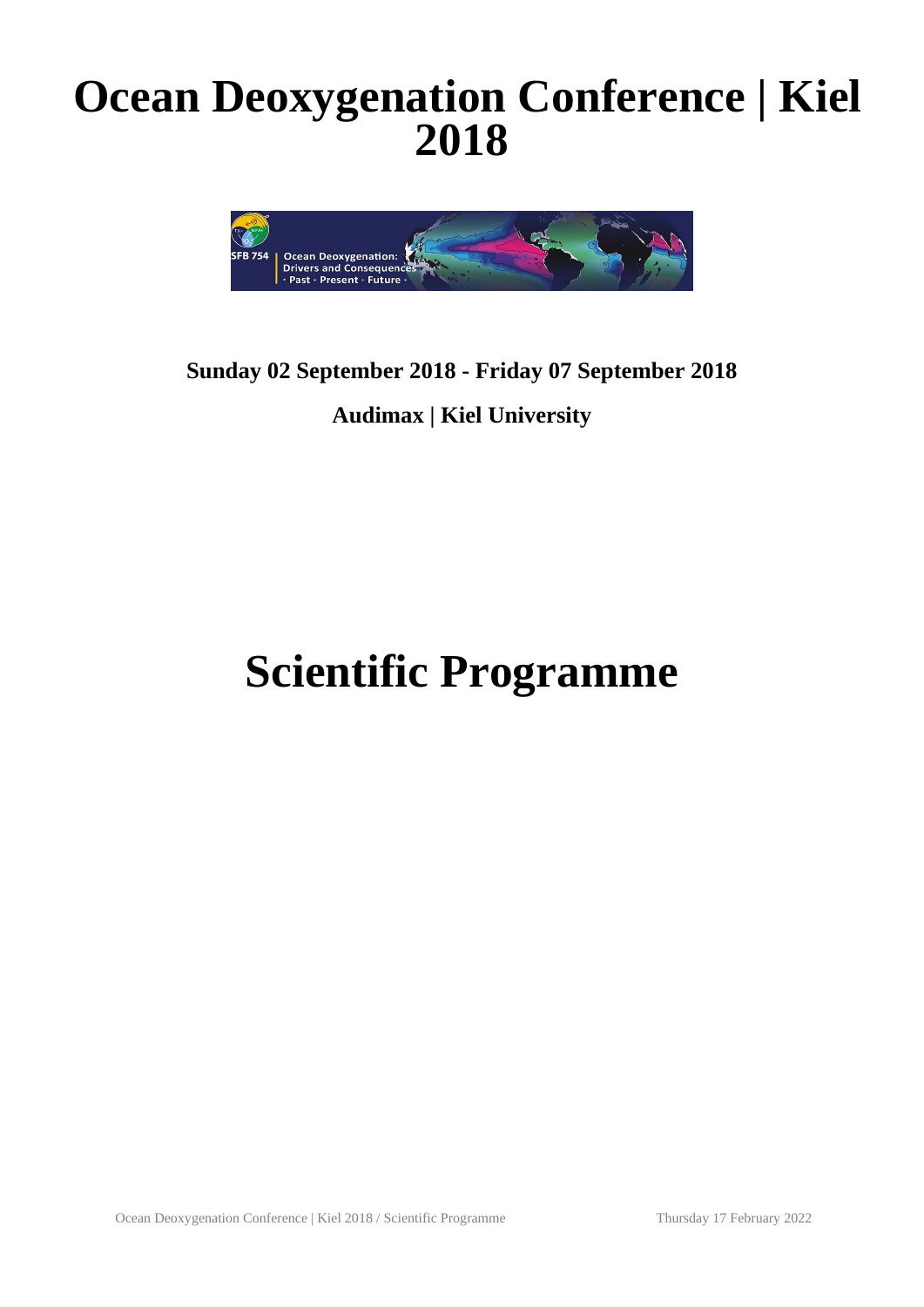There are ten scientific topics: Prediction and Monitoring Ecosystem Impacts Ventilation and Oxygen Supply Microbial Communities and their Impact on Biogeochemical Cycles in Oxygen Minimum Zones Major Upwelling Systems Physiological Effects of Oxygen and Interactions with Multiple Stressors Impacts on Fisheries / Socioeconomics Coastal Systems: From Understanding to Management Ocean Deoxygenation - how the Past can Inform the Future Biogeochemical Cycles: Feedbacks and Interactions

Each topic will invite three keynote speakers for plenary talks in the morning as well as host different oral and poster sessions in the afternoon. Below you can find the abstracts and convener teams of the different topics.

In addition, the conference committee has invited as special keynote Prof. Dr. Londa Schiebinger, Stanford University, who is a leading international authority on gender and science. Over the past thirty years, Schiebinger's work has been devoted to teasing apart three analytically distinct but interlocking pieces of the gender and science puzzle: the history of women's participation in science; gender in the structure of scientific institutions; and the gendering of human knowledge.

### **01 Prediction and Monitoring**

\*\*Conveners:\*\*

\*Birgit Schneider\* (Institute of Geosciences, Kiel University, Germany) \*Mojib Latif\* (GEOMAR Helmholtz Centre for Ocean Research Kiel, Germany) \*Arne Körtzinger\* (GEOMAR Helmholtz Centre for Ocean Research Kiel, Germany) \*Osvaldo Ulloa\* (Oceanography Department, University of Concepción, Chile)

The content of dissolved oxygen in the ocean is sensitive to climate variability and climate change. Due to the strong temperature dependence of its solubility, oceanic oxygen is expected to decline in a future warming ocean, which was already demonstrated by earth system models. Observations of oceanic oxygen trends over several decades indicate that also oxygen minimum zones in the subsurface ocean are affected, showing an intensification (further oxygen decrease) and/or expansion of their spatial extent.

In this session we invite studies on the detection and quantification of oceanic oxygen change on timescales up to multidecadal. We welcome contributions on a range of spatial scales, from focused studies on certain oceanic regions to the global ocean oxygen budget, using observational data, model results, and ideally a combination of both.

\*Keynote speakers in this session:\* \*\*Laure Resplandy | Stephanie Henson | Nicolas Gruber\*\*

### **02 Ecosystem Impacts**

\*\*Conveners:\*\*

\*Denise Breitburg\* (Department of Biology, University of Maryland, College Park, US) \*Helena Hauss\* (GEOMAR Helmholtz Centre for Ocean Research Kiel, Germany)

\*Patricia Ayon\* (IMARPE, Callao, Peru)

Declining oxygen in the open ocean and coastal waters (systems strongly influenced by their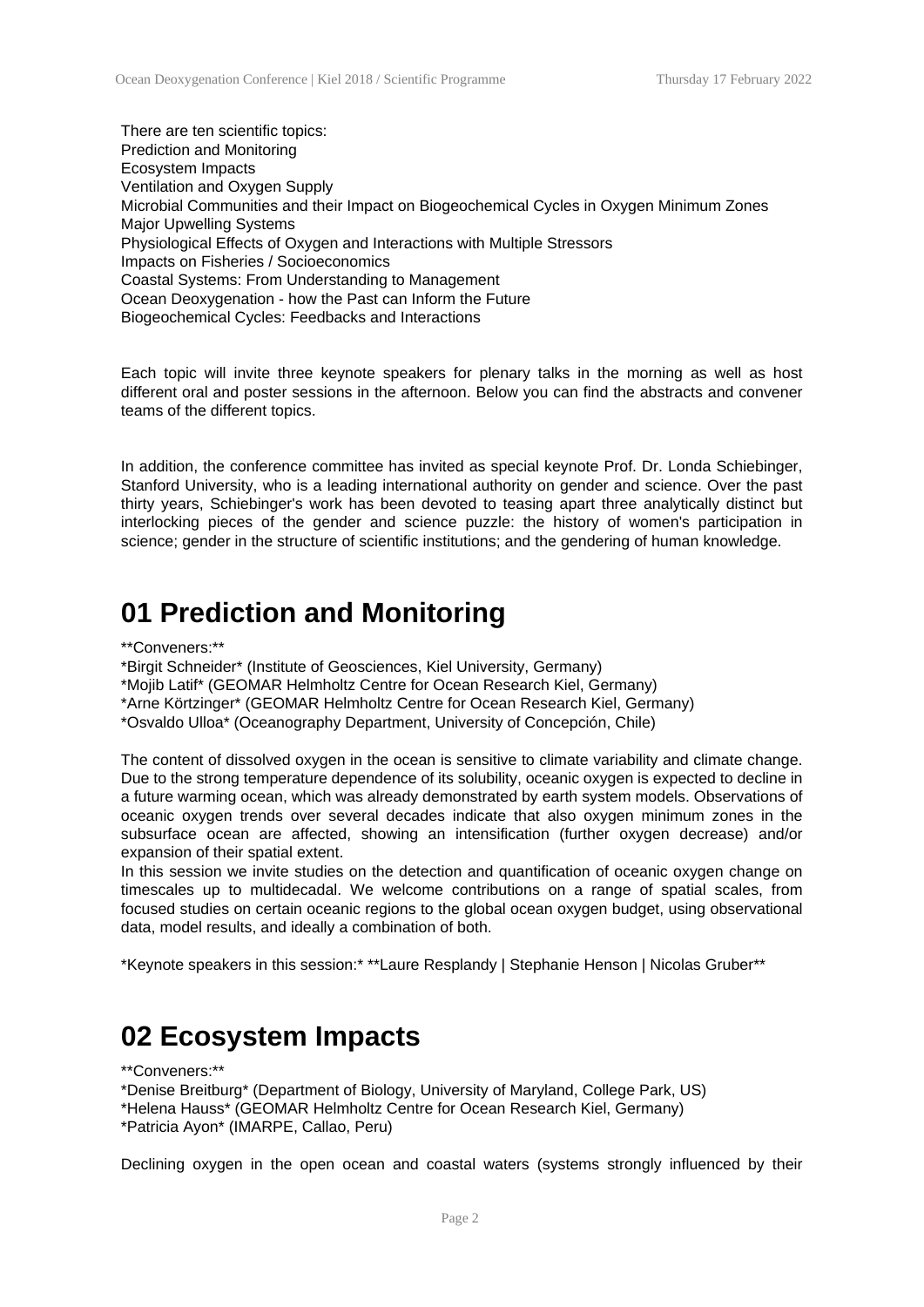watershed) has the potential to greatly alter marine ecosystems. Whether due to global warming, high nutrient loads, or a combination of the two, low oxygen affects distributions, interactions, and physiology of both pelagic and benthic species, resulting in profound changes in biodiversity, food webs and ecosystem structure and functioning. Effects may be direct (such as respiratory stress) or indirect (such as changes in nutrient inventories and stoichiometry), and variation among species in their tolerance and response to low oxygen can play an important role in determining consequences. Even seemingly subtle changes in oxycline depth can have large impacts due to interactions with other habitat structuring factors such as light levels, nutrient availability, and biomass distributions. This theme session will explore effects and implications of declining and low oxygen in both coastal and oceanic systems. We welcome presentations that consider organismal, community, food web and ecosystem-level effects of oxygen declines, and that focus on any component of marine systems from microbes to apex predators.

\*Keynote speakers in this session:\* \*\*Lisa Levin | Alf Norkko | Arnaud Bertrand\*\*

### **03 Ventilation and Oxygen Supply**

\*\*Conveners:\*\*

\*Véronique Garcon\* (LEGOS, Toulouse, France)

\*Lothar Stramma\* (GEOMAR Helmholtz Centre for Ocean Research Kiel, Germany) \*Oscar Pizarro\* (Department of Geophysics, University of Concepción, Chile) \*Xavier Capet\* (LOCEAN, IPSL, Paris, France)

Ocean oxygen observations for five decades since 1960 indicate a decrease of about 2% of the global ocean oxygen inventory and climate models predict continuous deoxygenation of the global ocean in the future. In the open ocean changes in ventilation and oxygen supply are considered to be major drivers of trends in the oxygen inventory. Global warming and wind changes seem to be the major causes. Changes in temperature, winds and currents will alter physical processes. In addition biological processes can influence the oxygen and nutrient distribution. Superimposed on the oxygen trends are climate modes, like the Pacific Decadal Oscillation in the Pacific, the North Atlantic Oscillation in the Atlantic, the Indian Ocean Dipole in the Indian Ocean or the Southern Annual Mode. So far it is mostly unknown what the contribution of the climate modes on the oxygen inventory and multi-decadal trends is.

In this session we are seeking oral and poster contributions on large-scale distribution and variations of oxygen and nutrient distribution, on the pathways of ventilation either related to a regional context (in particular OMZs) or the implied mechanisms (e.g. zonal jets in the tropics, mid/high latitude subduction). We welcome also investigations on how existing pathways and processes are being perturbed by climate variability in the ocean from observations and modelling, and presentations which relate the oxygen changes to observed and modelled biogeochemical variations.

\*Keynote speakers in this session:\* \*\*Peter Brandt | Ivonne Montes | Laurent Bopp\*\*

### **04 Microbial Communities and their Impact on Biogeochemical Cycles in Oxygen Minimum Zones**

\*\*Conveners:\*\*

\*Anja Engel\* (GEOMAR Helmholtz Centre for Ocean Research Kiel, Germany)

\*Klaus Jürgens\* (Leibniz Institute for Baltic Sea Research Warnemünde, Germany)

\*Tina Treude\* (Department of Atmospheric and Ocean Sciences, University of California, Los Angeles, US)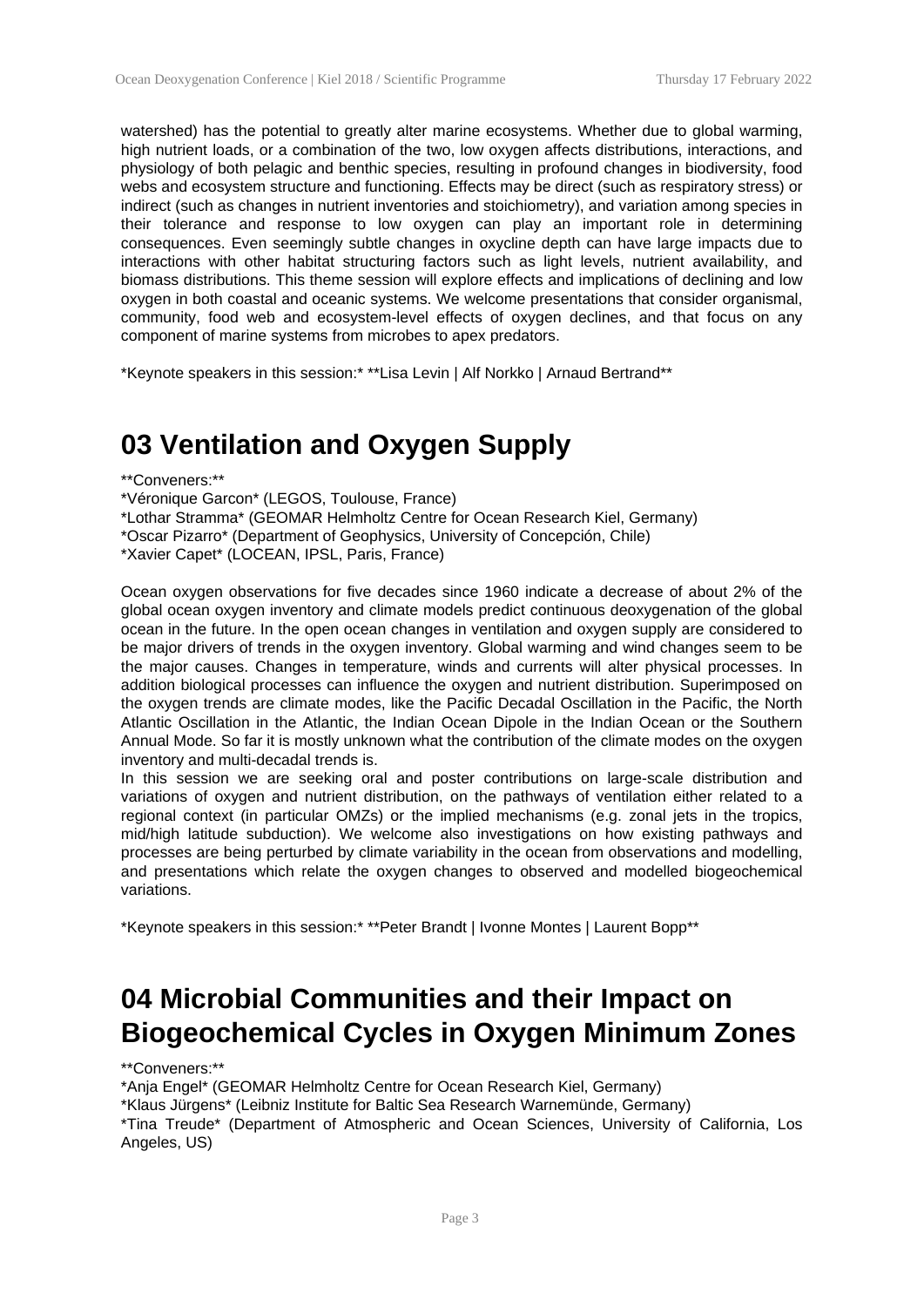Oxygen minimum zones (OMZs) in the ocean are created by microbial respiration during organic matter degradation. They host a diverse range of microorganisms that are capable to grow under reduced oxygen or even anoxic conditions. Depending on the availability of oxygen and other electron acceptors, microbial communities display a variety of heterotrophic and autotrophic processes that influence marine element cycling, notably of carbon, nitrogen and sulfur, but also for trace metals. Understanding the complex interplay between oxygen sensitivity of microbial processes and other controlling factors, such as the availability of organic and inorganic substrates, temperature and pH, is essential to estimate the role of OMZs in biogeochemical cycling. This session invites presentations on all aspects of microbial life under reduced oxygen conditions. We welcome field, experimental and modelling studies that give insight into the role of bacterial and archaeal communities in OMZs, their growth and losses, contribution to biogeochemical transformations, as well as technical innovations to investigate microbial life under hypoxic conditions.

\*Keynote speakers in this session:\* \*\*Osvaldo Ulloa | Bess Ward | Bo Thamdrup\*\*

### **05 Major Upwelling Systems**

#### \*\*Conveners:\*\*

\*Hermann W. Bange\* (GEOMAR Helmholtz Centre for Ocean Research Kiel, Germany) \*Sören Thomsen\* (GEOMAR Helmholtz Centre for Ocean Research Kiel, Germany) \*S. Wajih A. Naqvi\* (Environment and Life Sciences Research Centre, Kuwait Institute for Scientific Research, Salmiya, Kuwait)

Coastal upwelling systems (including eastern boundary and northern Indian Ocean upwelling systems, EBUS and NIOUS, respectively) play a key role in the global carbon and nitrogen cycles and are of local relevance due to their high productivity and the associated fisheries. The major coastal upwelling systems are usually associated with pronounced oxygen minimum zones (OMZ) and are characterized by a complex interplay of physical, biological and chemical processes (in sediments, water column and atmosphere). These systems are driven by various physical processes ranging from mesoscale eddies, submesoscale filaments and fronts down to internal waves and microscale turbulence which are important for the transport of oxygen and thus ventilation of the OMZ. This, in turn, determines occurrence of O<sub>2</sub>-sensitive biogeochemical processes in the water column and sediments of OMZ. Recent increase in computational power and new techniques such as multi-nesting approaches made it possible to increase the resolution of regional ocean general circulation models down to some hundred meters. New observational techniques such as airborne, underway, and autonomous technologies allow for high-resolution adaptive multidisciplinary campaigns. Recent progress in biological/microbial techniques and application of new chemical sensor techniques allow deciphering of biogeochemical patters with unprecedented high resolution. Both observational and modelling studies investigating all physical, biological and chemical aspects of the major coastal upwelling systems and associated OMZ (incl. EBUS and NIOUS) are welcome.

\*Keynote speakers in this session:\* \*\*Marina Lévy | Damian Arévalo-Martínez | Carolin Löscher\*\*

### **06 Physiological Effects of Oxygen & Interactions with Multiple Stressors**

#### \*\*Conveners:\*\*

\*Lisa Levin\* (Integrative Oceanography Division, Scripps Institution of Oceanography, La Jolla, US) \*Rainer Kiko\* (GEOMAR Helmholtz Centre for Ocean Research Kiel, Germany)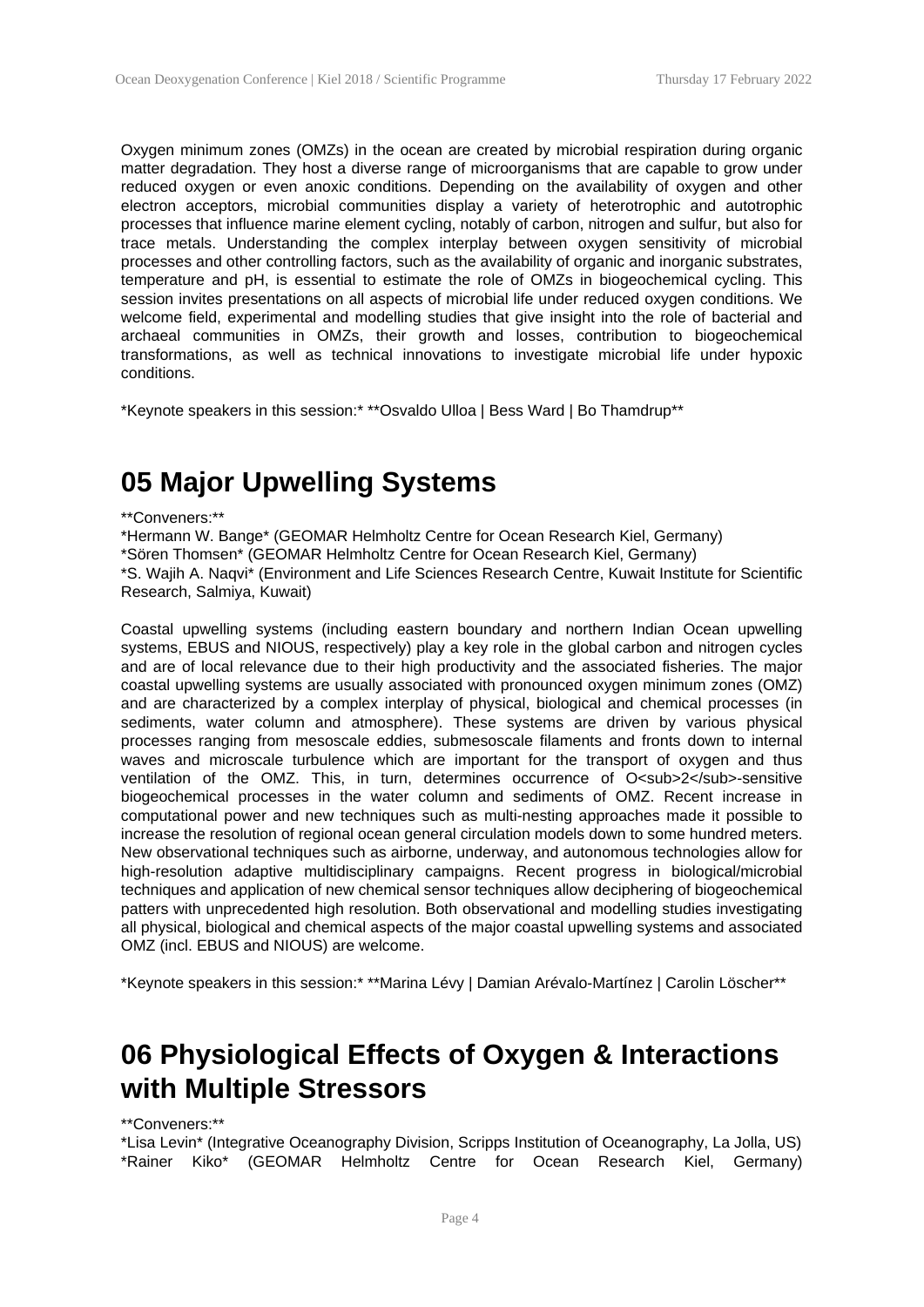Oxygen availability has been a driving force for marine life over geological timescales, and today we can observe how its variability creates heterogeneity in space and time. For most organisms, oxygen is essential for survival, but for some it is toxic. In OMZ regions, oxygen becomes limiting and therefore structures the marine ecosystem strongly. For example, some protists thrive under anoxia and employ anaerobic mechanisms, whereas other protists and many metazoans might avoid low oxygen regions. Some zooplankton and nekton organisms migrate into and out of hypoxic or anoxic parts of the water column while other planktonic and benthic organisms can survive prolonged hypoxia. These capabilities are underlain by physiological adaptations, and ultimately act to structure species distributions. Hypoxia tolerance also strongly depends on temperature, environmental carbon dioxide levels and possibly other abiotic stressors, and changes in these factors can have ecosystem-wide effects.

We invite contributions that deal with the physiological effects of oxygen - including interactions with temperature, carbonate system parameters and other stressors - on individual performance of benthic and pelagic protists and metazoans from the gene to population level. Issues of interest for this session include (i) mechanisms by which organisms adapt or acclimate to variations in oxygen levels at the cellular to organism level, (ii) how this leads to differences in physiological capacity (iii) impacts on the functional and behavioral attributes of marine organisms, and (iv) how the features can be parameterized for biogeochemical model development.

\*Keynote speakers in this session:\* \*\*Denise Breitburg | Brad Seibel | Tom Fenchel\*\*

### **07 Impacts on Fisheries / Socioeconomics**

\*\*Conveners:\*\*

\*Karin Limburg\* (College of Environmental Science and Forestry, State University of New York, Syracuse, US)

\*Martin Quaas\* (Department of Economics, Kiel University, Germany)

Declining oxygen in the world's oceans is expected to have a significant impact on fisheries as well as other socioeconomic activities over the 21st century. In fact, change may already be detectable in terms of reduced biomass production, loss or diminution of species, losses of shellfish beds and coral reefs, and changes in fish stock locations as species are forced to flee low oxygen water masses, for example. This session will explore the effects of spreading deoxygenation on fisheries, tourism, coastal communities, and other aspects of societal well-being. Papers are welcome on topics ranging from fisheries assessments, to economic, ecological-economic, and social-ecological-systems analyses.

\*Keynote speakers in this session:\* \*\*Kenny Rose | Michele Casini | Rashid Sumaila\*\*

### **08 Coastal Systems: From Understanding to Management**

\*\*Conveners:\*\*

\*Marilaure Gregoire\* (Department of Astrophysics, Geophysics and Oceanography, University of Liège, Belgium)

\*Katja Fennel\* (Department of Oceanography, Dalhousie University, Halifax, US)

\*Minhan Dai\* (College of Ocean & Earth Sciences, Xiamen University, China)

\*Renato Quinones\* (Interdisciplinary Center for Aquaculture Research, University of Concepción, Chile)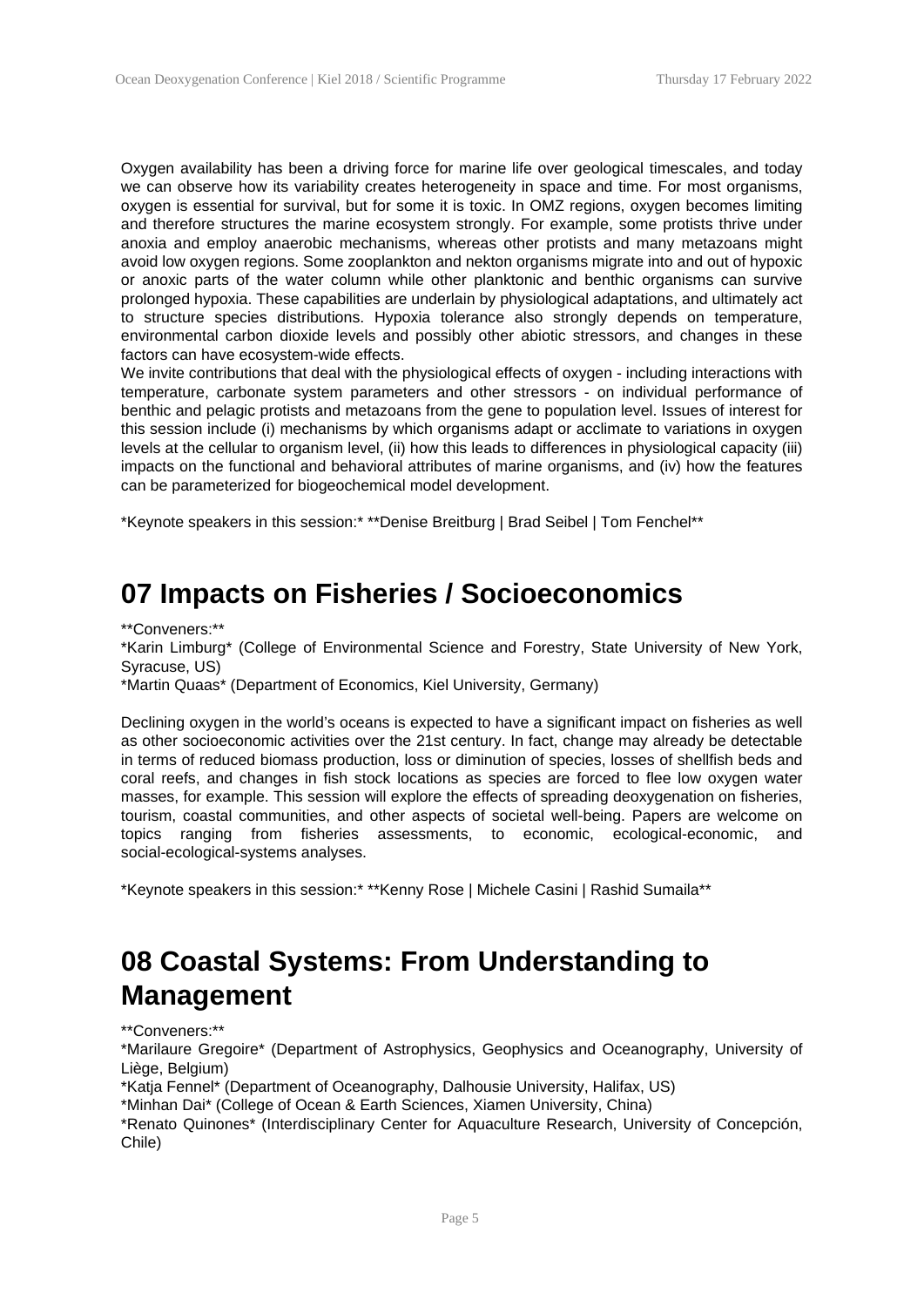In the coastal ocean, encompassing the river-estuary-sea continuum, low-oxygen zones have spread exponentially since the 1960s and have been reported for hundreds of systems worldwide. This primarily results from the proliferation of eutrophication as a consequence of the increased river exports of nitrogen, phosphorus and carbon during the last decades. In some regions, the oxygen levels are so low that living organisms and biogeochemistry are altered, leading, in some cases, to mass mortality events. In extreme cases, anoxia occurs with the production of hydrogen sulphide which is toxic to multicellular organisms. In addition to deoxygenation, the coastal zone faces many other stressors like warming, acidification, and fishing. These stressors in combination with deoxygenation will affect coastal ecosystems in ways that are not well understood with potential consequences that are currently ignored in environmental and resource management.

The session aims to overview recent developments and understanding, by inviting observational, experimental and modelling studies of the deoxygenation process in the coastal zone. Themes of particular interest include:

- Observing oxygen: development of new sensors for the coastal zone (e.g. improvement of detection limits, spatial and temporal resolution, observation from space of anoxic events), establishment of an observing system for the coastal zone (e.g. alarm system, variables that need to be monitored conjointly with oxygen)

- Mapping oxygen: data availabilities for the global coastal zone, coastal climatologies, new methodologies

- Assessing the consequences on biogeochemical cycling of oxygen deficiency: impact on the cycling of major elements, production of greenhouse gases (e.g. CH<sub>4</sub>, N<sub>2</sub>O), nitrogen fixation, development of feedback loops (e.g release of sediment phosphorus)

- Assessing the consequences of oxygen deficiency on individual organisms: multi-stressor impacts, development of particular species (e.g. invasive species, cable bacteria), trait selection

- Assessing the consequences of oxygen deficiency at the scale of the ecosystem: from individuals to ecosystem and fisheries: how to scale up?

- Modelling oxygen: processes and scales of importance, coupling between systems (e.g. development of an approach offering a seamless coupling between the river-estuary-sea continuum, coupled ocean-atmosphere models, benthic-pelagic coupled models), models addressing the impact of blue growth activities (e.g. aquaculture development)

- Predicting oxygen: predictive capabilities, forecasting oxygen in operational oceanography, modelling the risk, ensemble approaches, scenarios of changes

- Recovering from oxygen deficiency in a globally changing environment: management strategies that succeeded or failed to recover from oxygen deficiency, combination of different stressors (e.g. warming, acidification, fishing)

- Communication to stakeholders: information needed (e.g. saliency, robustness, richness), cost-benefit analysis, best practices of interactions

\*Keynote speakers in this session:\* \*\*Daniel Conley | Nancy Rabalais | Jianping Gan\*\*

### **09 Ocean Deoxygenation - How the Past can Inform the Future**

\*\*Conveners:\*\*

\*Martin Frank\* (GEOMAR Helmholtz Centre for Ocean Research Kiel, Germany) \*Babette A.A. Hoogakker\* (The Lyell Centre, Heriot Watt University, UK)

\*Samuel L. Jaccard\* (Institute of Geological Sciences, University of Bern, Switzerland)

Anthropogenic warming is expected to drive oxygen out of the ocean, as seawater temperature will rise and the upper ocean will become more stratified. Widespread deoxygenation will have an impact on marine habitats as well as major biogeochemical cycles, with O<sub>2</sub> being a key factor controlling the cycling of carbon, nitrogen, phosphorous, and redox sensitive elements.